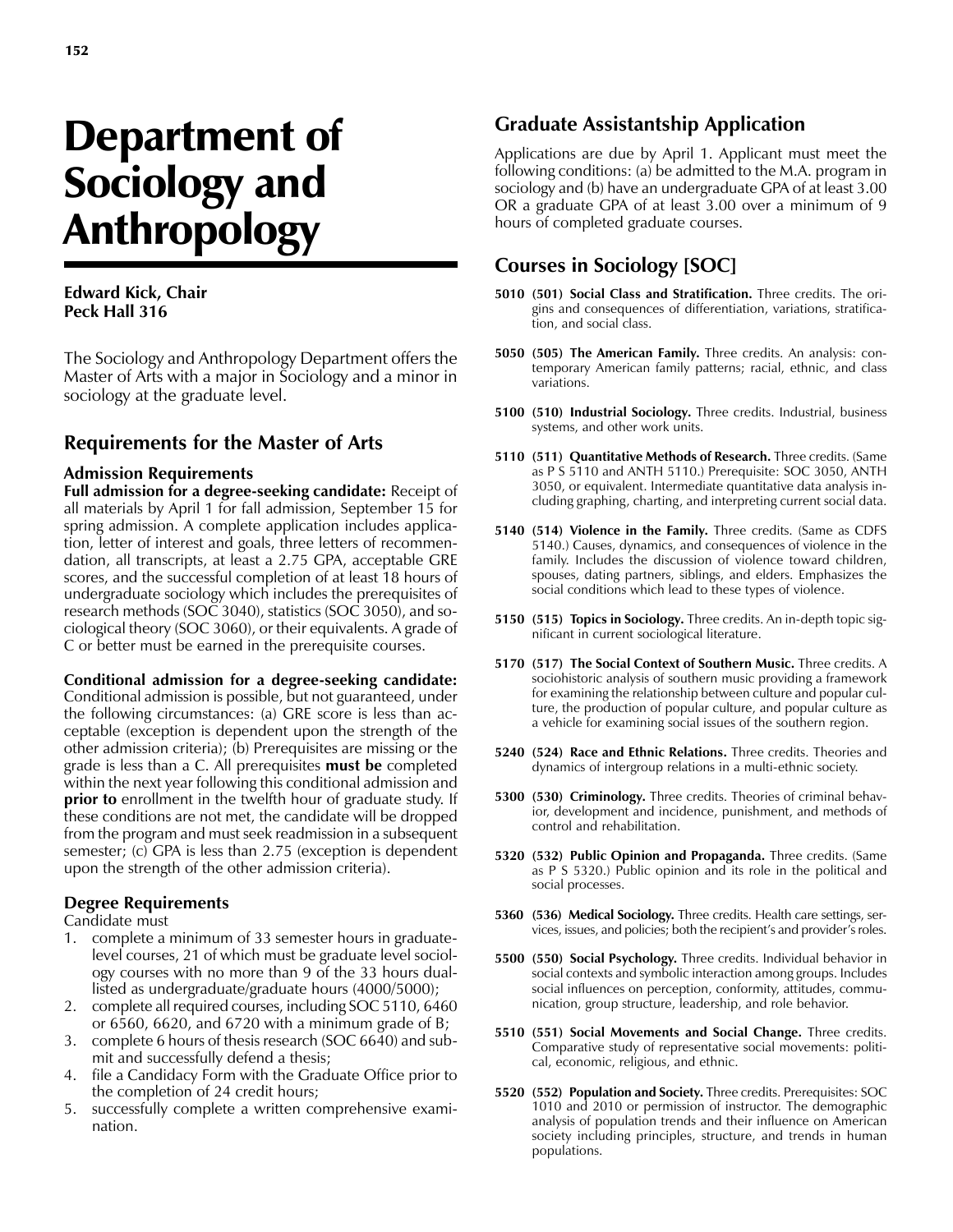- **5540 (554) Juvenile Delinquency.** Three credits. Social factors related to delinquency including family, peer group, school, and community. Includes the juvenile justice system and its agents.
- **5550 (555) Sociology of Religion.** Three credits. Religion as social process and institution. An ideological, structural, and functional analysis. Specific U.S. religions examined in detail.
- **5560 (556) Complex Organizations and Occupations.** Three credits. Relationship of occupations to social structure. Emphasis on analysis of complex organizations as work settings.
- **5660 (566) Urban and Community Studies.** Three credits. Prerequisites: SOC 1010 and 2010 or permission of instructor. The sociology of community with an emphasis on the various models of community structure; organization, analysis, and the relationship of community to the broader context of mass society; the impact of urbanization, industrialization, and bureaucratization upon contemporary life.
- **5760 (574) Kinship and Marriage.** Three credits. (Same as ANTH 5760.)
- **5790 (579) Sport and Society.** Three credits. (Same as REC 5790.) Behavioral approach to the sport and leisure phenomena from the related perspectives of sociology and anthropology.
- **5800 (580) Special Projects.** One to three credits. Experience in research through which special interests or needs of the student may be pursued under individual supervision. Arrangements should be made with an instructor prior to registration.
- **6000 (600) Comparative Social Change.** Three credits. (Same as P S 6000.) A historical comparative examination of the structure, institutions, and development of the modern world system; a review of major theoretical and empirical research on the world system.
- **6010 (601) Seminar in Comparative Welfare States and Social Policy.** Three credits. A historical comparative examination of social policy formulation, structure, and consequences. Focus on development of modern welfare states in Western Europe, North America, and developing states of Latin America and Asia. Critical analysis of social policy development.
- **6460 (646) Classical Sociological Theory.** Three credits. Prerequisite: SOC 3060 or equivalent. Emphasis on history, analysis, and theory construction of early to mid-twentieth-century social thinkers.
- **6510 (651) Readings.** One to three credits. Recommended for students past the midpoint in their master's programs. Designed to provide an opportunity to fill perceived gaps in the program of study and as precursor for the thesis.
- **6540 (654) Seminar in Deviant Behavior.** Three credits. Sociological frames of reference for studying deviant behavior.
- **6560 (656) Seminar in Contemporary Sociological Theory.** Three credits. Prerequisite: SOC 3060 or equivalent. Theories of social interaction and social systems. A systematic approach to the analysis of social phenomena and research.
- **6570 (657) Seminar in Advanced Social Psychology.** Three credits. The dynamics of human interaction: attitudes, processes, group structures, settings, and properties.
- **6620 (662) Quantitative Research Design.** Three credits. Prerequisites: SOC 3040 and 3050 or equivalent. Description and analysis of methodologies. Students pursue supervised independent design and analysis.
- **6630 (663) Seminar in Marriage and the Family.** Three credits. Principles of family organization; family as a socio-cultural institution in various societies; theories of family structure, change, and deviance.
- **6640 (664) Thesis Research.** One to six credits. Prerequisite: Student must have filed Candidacy Form and selected thesis committee before enrolling. Selection of a research problem, review of pertinent literature, collection and analysis of data, and composition of thesis. Once enrolled, student should register for at least one credit hour of master's research each semester until completion. S/U grading.
- **6650 (665 A-Z) Topical Seminar in Sociology.** Three credits. An indepth investigation of a particular sociological issue or sub-discipline. A maximum of six hours may be credited to one's major.
- **6660 (666) Program Evaluation.** Three credits. An applied examination of the strategies and techniques of evaluation research.
- **6690 (669) Death and Survivorship.** Three credits. The social complexities of dying, death, and survivorship with particular emphasis given to the aging population.
- **6700 (670) Introduction to Community and Regional Development: An Interdisciplinary Seminar.** Three credits. Analysis of the problems and proposed solutions of community development from an interdisciplinary point of view.
- **6710 (671) Japanese Society and Business.** Three credits. (Same as ECON 6540.) Japanese economy, business practices, and social and physical environment in comparison with those in other countries, particularly the United States.
- **6720 (672) Qualitative Research Design.** Three credits. Prerequisite: SOC 3040 or equivalent. Introduces methods and issues of qualitative social science research. Topics include the ontological, epistemological, and theoretical bases of qualitative research; methods for collecting and analyzing qualitative data; personal and ethical issues of research; developing, proposing, and implementing qualitative research projects.
- **6900 (690) Practicum: Applied Analysis.** Three credits. Prerequisite: SOC 6620 and permission of instructor. Supervised independent study in which student is placed in an organization on a contractual basis. Course directed toward student pursuing career in applied sociology.

### **Courses in Anthropology [ANTH]**

- **5120 (583) Practicing Anthropology.** Three credits. Culture change theory and the practical dimension of anthropology in research and planned change implementation.
- **5740 (572) Law and Politics in Traditional Societies.** Three credits. Law and methods of social control in primitive societies. Emphasis on the importance of a cross-cultural perspective for understanding Western political behavior.
- **5750 (571) Primitive Religion.** Three credits. Myth and ritual in nonliterate societies. Belief systems, patterns of witchcraft and magic, and the role of the ceremonial practitioner in the tribal world.
- **5751 (576) Ritual.** Three credits. Ritual in sacred and secular contexts. Examination of function and logic of ritual in social systems.
- **5760 (574) Kinship and Marriage.** Three credits. (Same as SOC 5760.) Principles of family organization with cross-cultural comparisons.